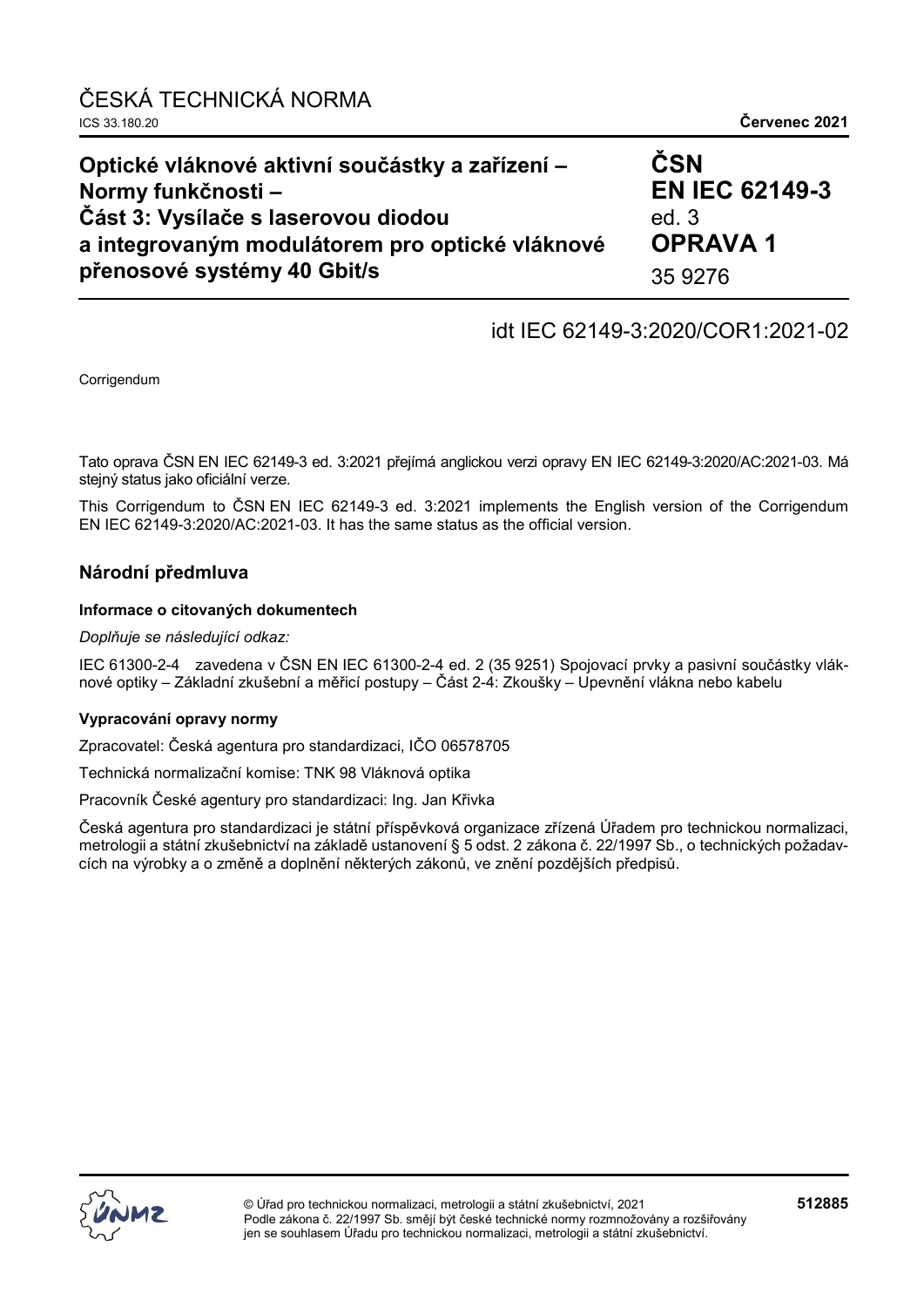ČSN EN IEC 62149-3 ed. 3/Opr. 1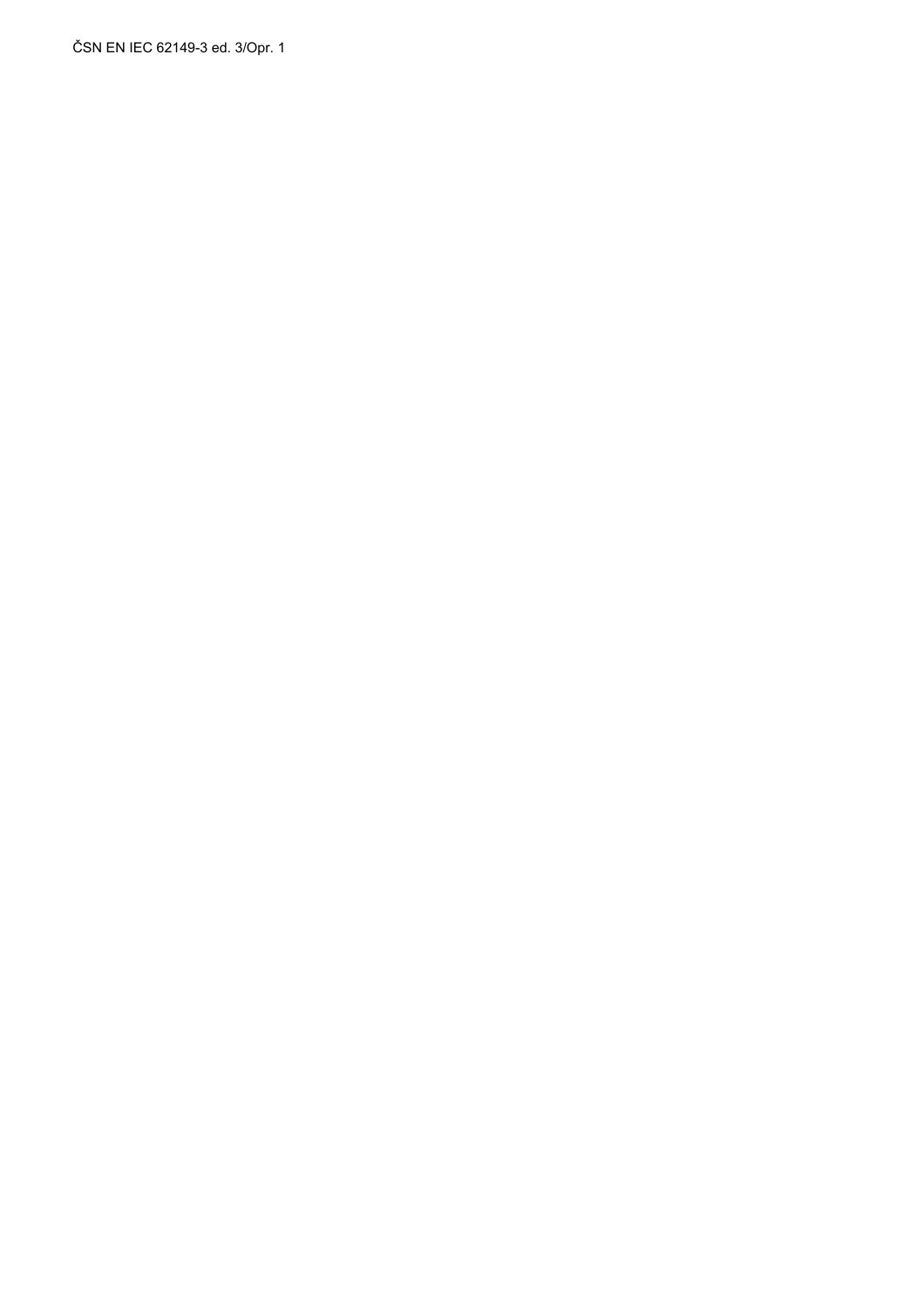# EUROPEAN STANDARD NORME EUROPÉENNE EUROPÄISCHE NORM

## **EN IEC 62149- 3:2020/AC:2021-03**

March 2021

ICS 33.180.20

English Version

## Fibre optic active components and devices - Performance standards - Part 3: Modulator-integrated laser diode transmitters for 40-Gbit/s fibre optic transmission systems (IEC 62149-3:2020/COR1:2021)

Composants et dispositifs actifs fibroniques - Normes de performances - Partie 3: Émetteurs à diodes laser à modulateur intégré pour systèmes de transmission fibroniques 40 Gbit/s (IEC 62149-3:2020/COR1:2021)

 Aktive Lichtwellenleiterbauelemente und -geräte - Betriebsverhalten - Teil 3: Sender mit modulatorintegrierten Laserdioden für 40 Gbit/s-Lichtwellenleiter-Übertragungssysteme (IEC 62149-3:2020/COR1:2021)

This corrigendum becomes effective on 5 March 2021 for incorporation in the English language version of the EN.



European Committee for Electrotechnical Standardization Comité Européen de Normalisation Electrotechnique Europäisches Komitee für Elektrotechnische Normung

**CEN-CENELEC Management Centre: Rue de la Science 23, B-1040 Brussels** 

© 2021 CENELEC All rights of exploitation in any form and by any means reserved worldwide for CENELEC Members.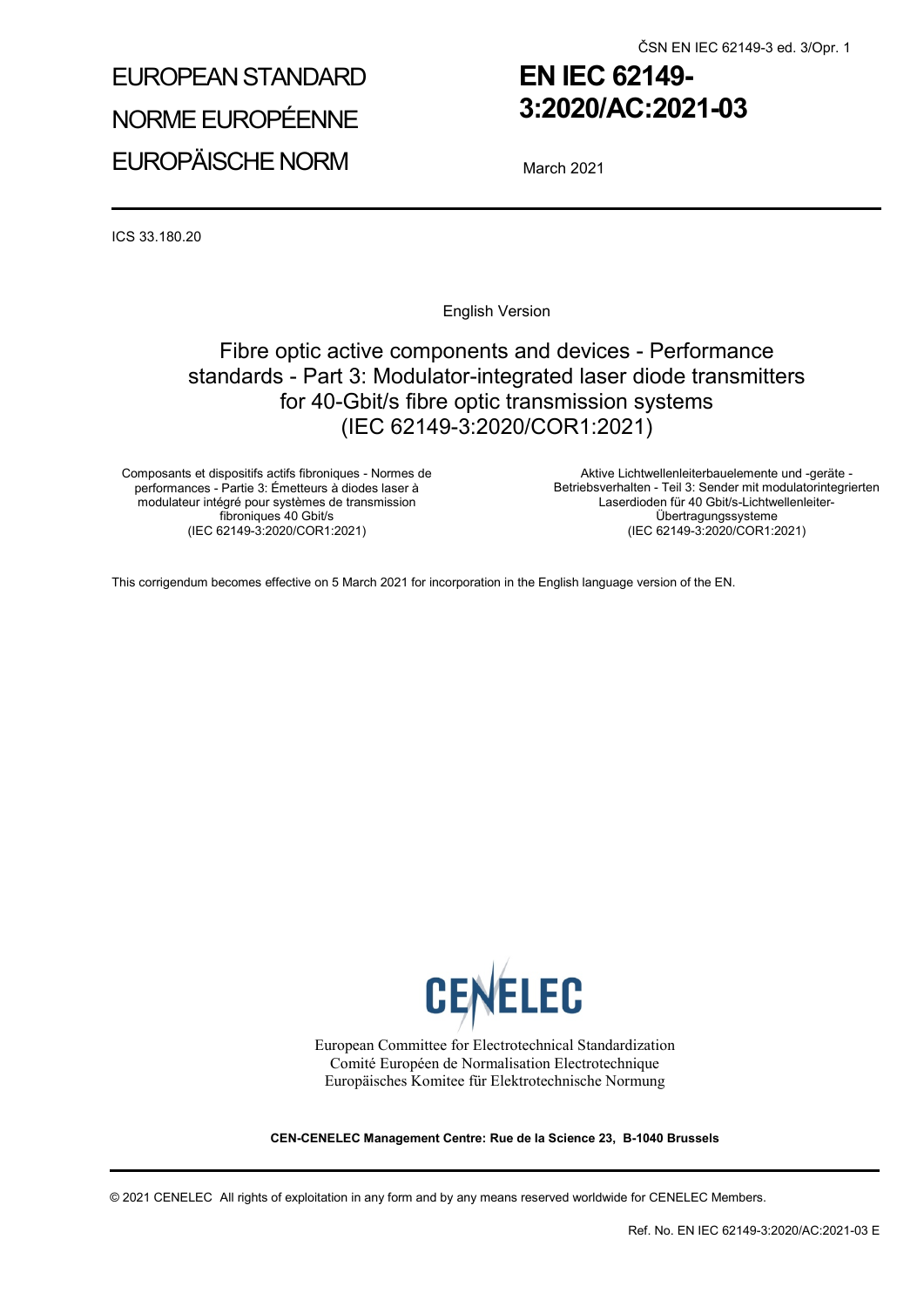EN IEC 62149-3:2020/AC:2021-03

ČSN EN IEC 62149-3 ed. 3/Opr. 1

#### **Endorsement notice**

The text of the corrigendum IEC 62149-3:2020/COR1:2021 was approved by CENELEC as EN IEC 62149-3:2020/AC:2021-03 without any modification.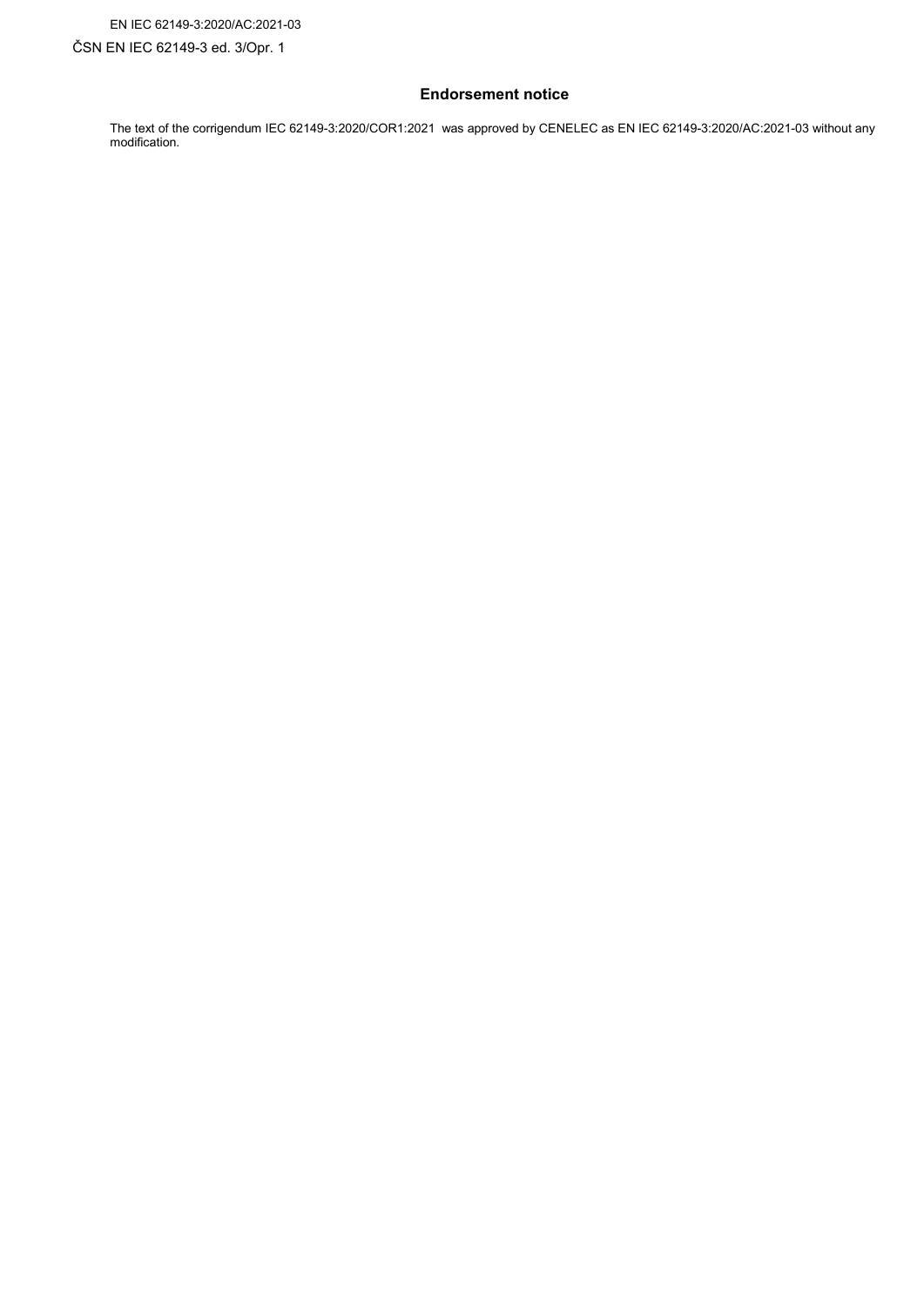IEC 62149-3:2020/COR1:2021 – 1 – © IEC 2021

## INTERNATIONAL ELECTROTECHNICAL COMMISSION COMMISSION ÉLECTROTECHNIQUE INTERNATIONALE

\_\_\_\_\_\_\_\_\_\_\_\_

**IEC 62149-3 Edition 3.0 2020-07**

**FIBRE OPTIC ACTIVE COMPONENTS AND DEVICES – PERFORMANCE STANDARDS –** 

**Part 3: Modulator-integrated laser diode transmitters for 40-Gbit/s fibre optic transmission systems**

**IEC 62149-3 Édition 3.0 2020-07**

**COMPOSANTS ET DISPOSITIFS ACTIFS FIBRONIQUES – NORMES DE PERFORMANCES –** 

**Partie 3: Émetteurs à diodes laser à modulateur intégré pour systèmes de transmission fibroniques 40 Gbit/s**

### **CORRIGENDUM 1**

Corrections to the French version appear after the English text.

Les corrections à la version française sont données après le texte anglais.

#### **Clause 2 – Normative references**

*Add the following new reference:*

IEC 61300-2-4, *Fibre optic interconnecting devices and passive components – Basic test and measurement procedures – Part 2-4: Tests – Fibre or cable retention*

#### **Table 6 – Performance test plan**

*Replace the existing Table 6 with the following new table:* 

|                                                    | Test                   | <b>Reference</b> | <b>Conditions</b>                      | Sample size |
|----------------------------------------------------|------------------------|------------------|----------------------------------------|-------------|
| High<br>Endurance<br>tests of<br>module<br>storage | temperature            | IEC 60068-2-2    | Temperature: $T = T_{\text{sta}}$ max. | 11          |
|                                                    | storage                |                  | Duration: $> 2000$ h $^{\text{b}}$     |             |
|                                                    | Low temperature        | IEC 60068-2-1    | Temperature: $T = T_{\text{sta}}$ min. | 11          |
|                                                    |                        |                  | Duration: $> 2000$ h $^{\rm b}$        |             |
|                                                    | Temperature<br>cycling | IEC 60068-2-14   | Test Na                                | 11          |
|                                                    |                        |                  | Temperature:                           |             |
|                                                    |                        |                  | $T_A = T_{\text{stq}}$ min.            |             |
|                                                    |                        |                  | $T_{\rm B}$ = $T_{\rm stg}$ max.       |             |
|                                                    |                        |                  | Number of cycles $= 100$               |             |
|                                                    |                        |                  | duration of exposure d                 |             |
|                                                    | Damp heat              | IEC 60068-2-78   | $T = 40$ °C, RH = 95 %, 56 days        | 11          |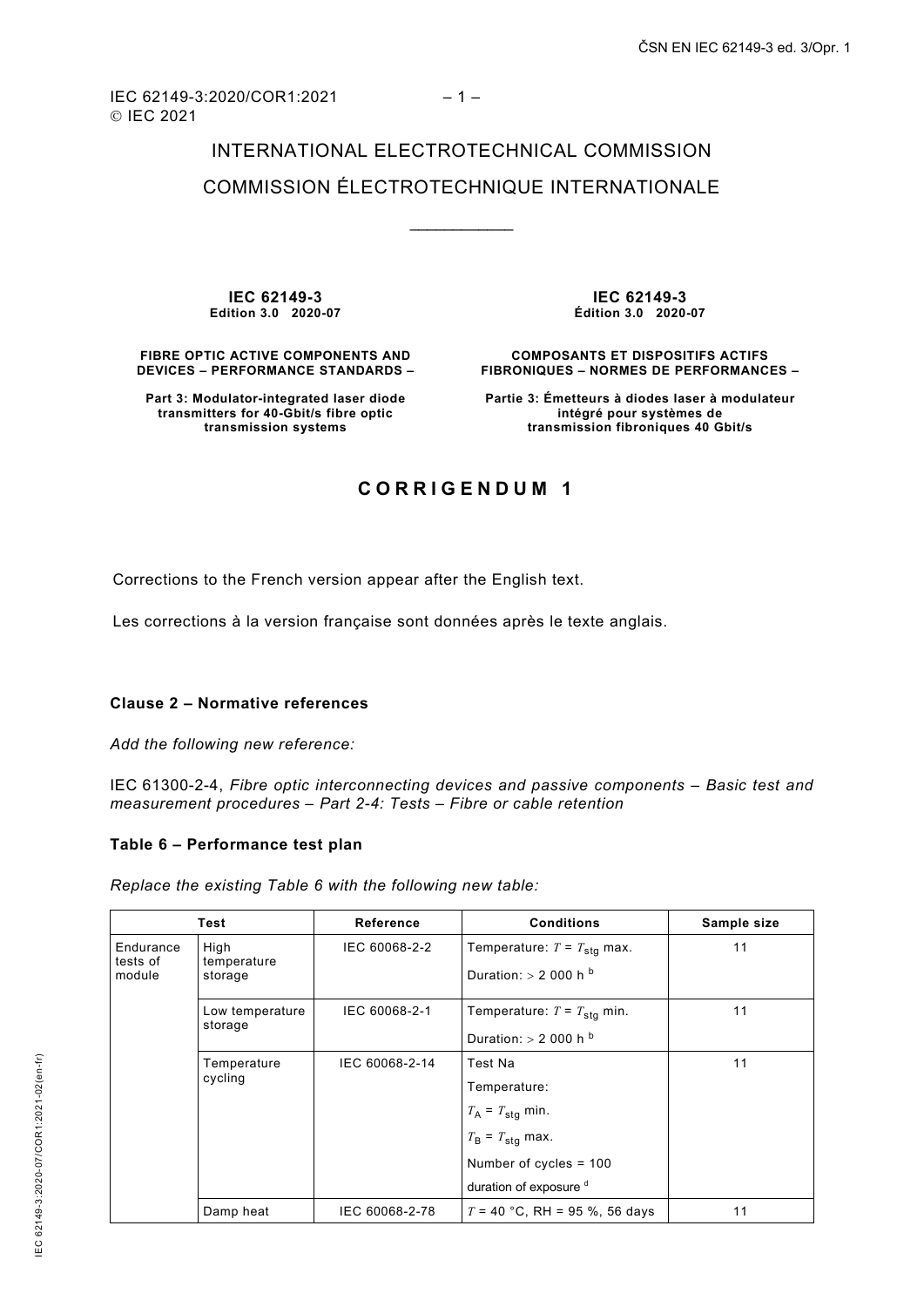#### – 2 – IEC 62149-3:2020/COR1:2021 © IEC 2021

| Test                                                      |                               | Reference                      | <b>Conditions</b>                                                                                | Sample size               |
|-----------------------------------------------------------|-------------------------------|--------------------------------|--------------------------------------------------------------------------------------------------|---------------------------|
|                                                           | Cyclic moisture<br>resistance | MIL-STD-883-1<br>Method 1004.7 |                                                                                                  | 11                        |
| Endurance test of laser diode<br>on submount              |                               | IEC 62572-3                    | Temperature: at least two test<br>temperatures:<br>$\phi$ <sub>e</sub> specified, constant power |                           |
|                                                           |                               |                                | $T_{sub1} = T_{sub}$ max.                                                                        | By agreement <sup>c</sup> |
|                                                           |                               |                                | $T_{sub2}$ ≤ ( $T_{sub1}$ – 20) °C or                                                            | By agreement <sup>c</sup> |
|                                                           |                               |                                | $T_{\text{sub2}}$ ≤ $(T_{\text{sub1}} - 10)$ °C if<br>applicable                                 |                           |
|                                                           |                               |                                | Duration: $>$ 5 000 h $b$                                                                        |                           |
| Endurance test of photodiode<br>in representative package |                               | IEC 62572-3                    | Temperature: at least two test<br>temperatures:<br>$V_R$ or $I_R$ specified                      |                           |
|                                                           |                               |                                | $T_{\text{sub1}}$ = 125 °C min. <sup>a</sup>                                                     | By agreement <sup>c</sup> |
|                                                           |                               |                                | $T_{\text{sub2}} \le (T_{\text{sub1}} - 30$ °C)                                                  | By agreement <sup>c</sup> |
|                                                           |                               |                                | Duration: $> 1000$ h                                                                             |                           |
| Power cycle tests of the<br>thermoelectric cooler         |                               |                                | Number of cycles: 20 000                                                                         | 11                        |
|                                                           |                               |                                | $T_{\text{CASE}} = T_{\text{op max}}$                                                            |                           |
|                                                           |                               |                                | $T_{sub} = T_{CASE}$ to                                                                          |                           |
|                                                           |                               |                                | $(T_{\text{CASE}} - \Delta T_{\text{max}})$                                                      |                           |
| the thermal sensor                                        | High temperature storage of   | MIL-STD-883-1<br>Method 1008.2 | $T = T_{\text{sta max}}$ of the sensor                                                           | 25                        |
| Fibre pull                                                |                               | IEC 61300-2-4                  | 5 s, 3 times, pull force <sup>e</sup> :                                                          | 11                        |
|                                                           |                               |                                | 10 N for fibre cables<br>5.0 N for buffered fibres<br>2,0 N for primary coated fibres            |                           |
| Mechanical shock                                          |                               | IEC 60068-2-27                 | $5000$ m/s <sup>2</sup> , 1,0 ms<br>5 times/axis                                                 | 11                        |
| Vibration                                                 |                               | IEC 60068-2-6                  | 200 m/s <sup>2</sup> , 20 Hz to 2 000 Hz,<br>4 min/cycle, 4 cycles/axis                          | 11                        |
| Thermal shock                                             |                               | IEC 60068-2-14                 | $\Delta T = 100$ °C                                                                              | 11                        |
| ESD                                                       |                               | IEC 60749-26                   | Human body model                                                                                 | 11                        |
| Internal moisture                                         |                               | IEC 60749-7                    | $\leq 5000 \times 10^{-6}$                                                                       | 11                        |

a Or as limited by technology.

b Provided data about the distribution of wear-out lifetime is accumulated with significant accuracy. Provisional approval for product shipment shall be granted at 2 000 h. It is also recommended to continue the test until accurate extrapolation of lifetime is possible with an upper limit of 10 000 h. Duration up to 5 000 h may be needed for accurate lifetime prediction.

<sup>c</sup> The number shall be determined by discussion between the manufacturers and users concerned.

d Duration of exposure shall be specified in the relevant specification.

e Pull force shall be specified by the corresponding fibre/cable categories described in IEC 61300-2-4.